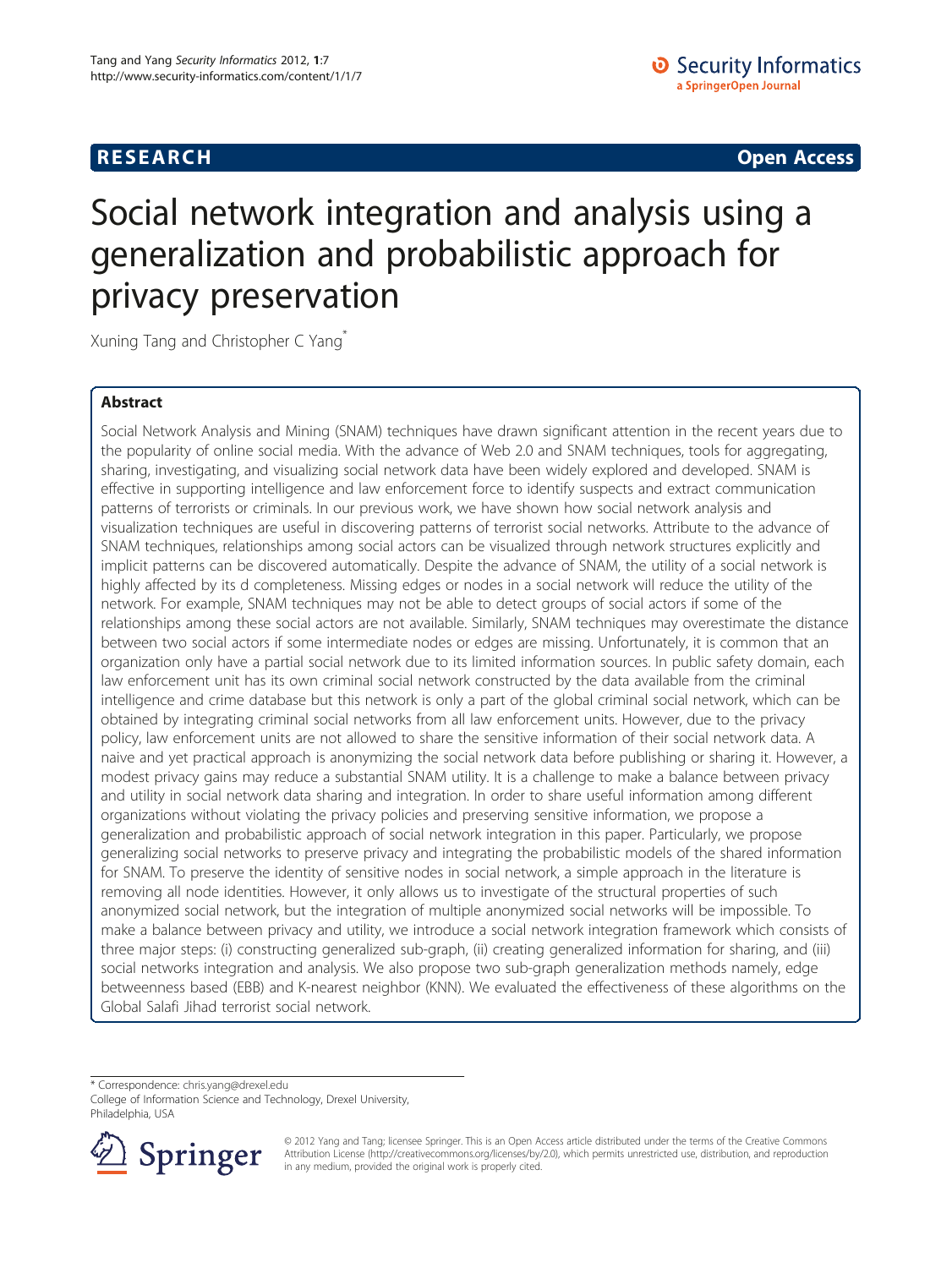## Introduction

Social Network Analysis and Mining (SNAM) techniques have drawn significant attention in the recent years due to the popularity of online social media. With the advance of Web 2.0 and SNAM techniques, tools for aggregating, sharing, investigating, and visualizing social network data have been widely explored and developed. SNAM is effective in supporting intelligence and law enforcement force to identify suspects and extract communication patterns of terrorists or criminals. In our previous work [[1-3](#page-12-0)], we have shown how social network analysis and visualization techniques are useful in discovering patterns of terrorist social networks. Attribute to the advance of SNAM techniques, relationships among social actors can be visualized through network structures explicitly and implicit patterns can be discovered automatically.

Despite the advance of SNAM, the utility of a social network is highly affected by its d completeness. Missing edges or nodes in a social network will reduce the utility of the network. For example, SNAM techniques may not be able to detect groups of social actors if some of the relationships among these social actors are not available. Similarly, SNAM techniques may overestimate the distance between two social actors if some intermediate nodes or edges are missing. Unfortunately, it is common that an organization only have a partial social network due to its limited information sources. In public safety domain, each law enforcement unit has its own criminal social network constructed by the data available from the criminal intelligence and crime database but this network is only a part of the global criminal social network, which can be obtained by integrating criminal social networks from all law enforcement units. However, due to the privacy policy, law enforcement units are not allowed to share the sensitive information of their social network data. A naïve and yet practical approach is anonymizing the social network data before publishing or sharing it. However, a modest privacy gains may reduce a substantial SNAM utility. It is a challenge to make a balance between privacy and utility in social network data sharing and integration.

In order to share useful information among different organizations without violating the privacy policies and preserving sensitive information, we propose a generalization and probabilistic approach of social network integration in this paper. Particularly, we propose generalizing social networks to preserve privacy and integrating the probabilistic models of the shared information for SNAM. To preserve the identity of sensitive nodes in social network, a simple approach in the literature is removing all node identities. However, it only allows us to investigate of the structural properties of such anonymized social network, but the integration of multiple anonymized social networks will be impossible. To make a balance between privacy and utility, we introduce a social network integration framework which consists of three major steps: (i) constructing generalized sub-graph, (ii) creating generalized information for sharing, and (iii) social networks integration and analysis. We also propose two sub-graph generalization methods namely, edge betweenness based (EBB) and K-nearest neighbor (KNN). We evaluated the effectiveness of these algorithms on the Global Salafi Jihad terrorist social network.

This paper is organized as follows. In the next section, we review the existing works about privacy preservation of social network. Previous techniques are classified based on their assumption of attack models the definition of sensitive information, and the privacy preservation techniques. In section 3, we introduce the researchd framework. Social network generalization and integration techniques are introduced in section 4. The experiment design, results and discussions are presented in section 5. We conclude our work and introduce future work in section 6.

## Related work

## Sensitive information of social network

Given a social network, the definition of sensitive information depends on the specific applications. In the literature, the social network sensitive information can be classified into node properties, neighborhood graphs, edge properties, and network properties in general.

## Node properties

In a social network, identity of nodes can be an important type of sensitive property [\[4](#page-12-0)-[7\]](#page-12-0). A node with sensitive identity means that its identity is private and should not be released. On the other hands, a node with insensitive identity means that the identity of this node can be released with no harm. Another type of sensitive property of a node can be its degree centrality [[8-12](#page-12-0)]. Given a node, the degree centrality equals to the total number of edges connecting to this node, which is the number of friend in a social network. In a directed graph, edges can be further divided into in-links and out-links. Releasing the degree centrality of a given node, attacker can find out the number of nodes associated to this node which may further release its identity.

#### Neighborhood graphs

Node neighborhood graph is a concept highly related to degree centrality but with some differences [[12\]](#page-12-0). Given a node and its neighbors, how these neighbors connect with each other can be unique. Publishing the neighborhood graph of a node may release the identify of this node.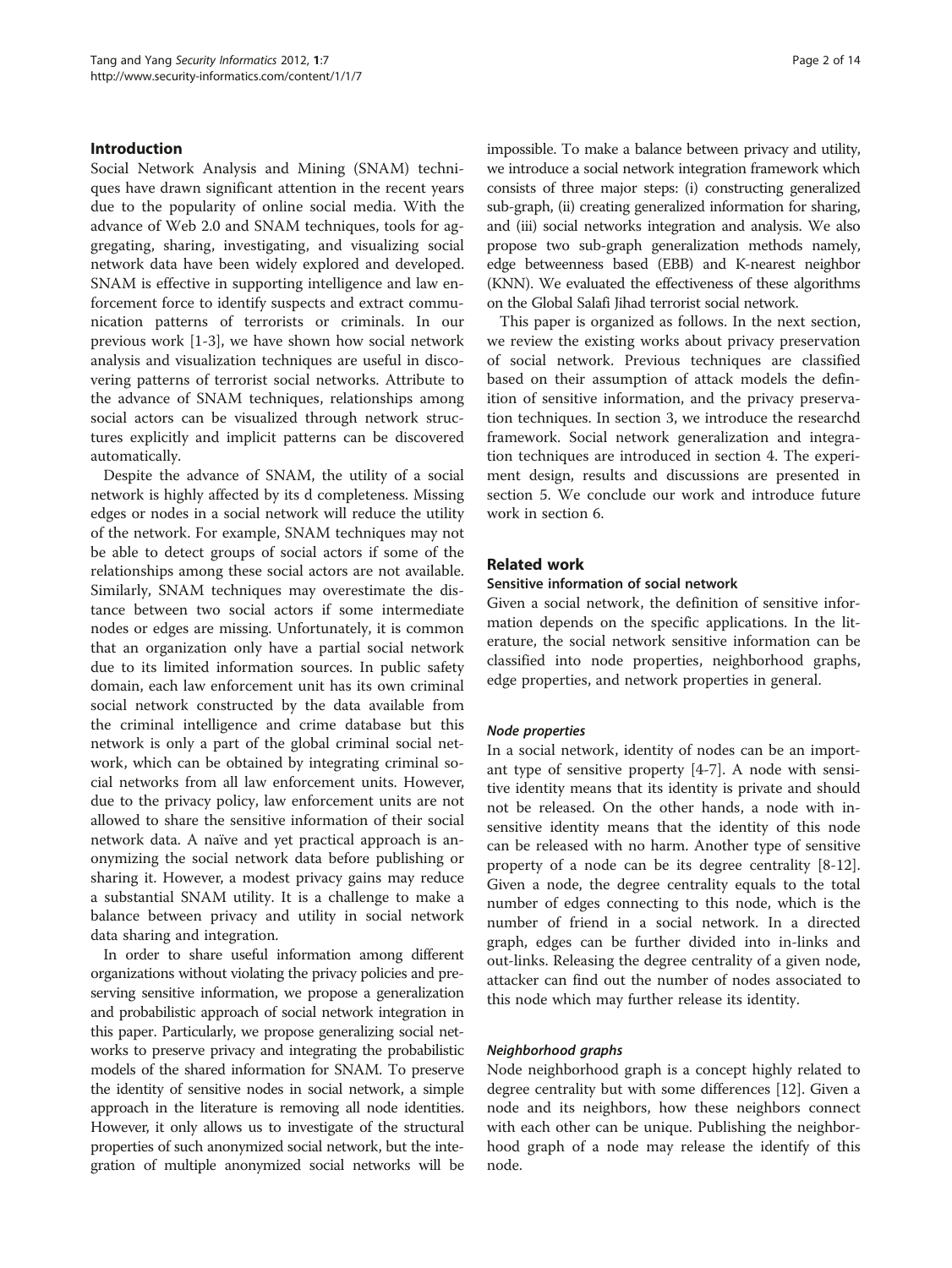## Edge properties

Besides the properties of network nodes, Zheleva and Getoor also studied some sensitive properties related to network edges[\[13](#page-12-0)]. Two types of information of an edge can be potential sensitive information. One is the existence of an edge between two given nodes. The other is the label of a given edge which represents the type of relationship.

#### Network properties

Social network data has a set of important properties which can be considered as sensitive information in some cases, such as diameter, radius, betweenness, closeness, clustering coefficient etc.

## Social network privacy attack model

To have a better protection against privacy attack, it is important to understand different types of privacy attack models. In this section, we introduce two categories of attack, active and passive attacks [[11,14\]](#page-12-0).

## Active attacks

Backstorm et al. [\[14](#page-12-0)] introduced the active attack model. An adversary can actively select an arbitrary set of target actors, creates a small number of new actors with edges connecting to these targeted users, and then creates a pattern of links among the new actors. By planting new actors and connection patterns in the anonymized social network sophisticatedly, the adversary is able to identify the new actors as well as the targeted actors if the generated connection patterns are uniquely stand out in the anonymized network. Theoretically, the creation of  $O(\sqrt{\log n})$  nodes in an n-node network will begin com-<br>promising the privacy of the exhiteny tergeted nodes promising the privacy of the arbitrary targeted nodes. Backstorm et al., [[14](#page-12-0)] further divided the active attacks into walk-based attack and cut-based attack. Both of them employed the strategy of inserting nodes into the target network and then link these nodes with the target nodes. The difference between them is the theoretical number of nodes used in the attack.

## Passive attacks

Backstorm et al. [\[14](#page-12-0)] also investigated the passive attack model, where adversaries do not create any new nodes or edges. Backstorm et al. pointed out that attacker with certain knowledge can easily differentiate the target nodes or edges from the others due to their unique structural information. Most current studies focus their research on preventing passive attacks, which includes: (1) node passive attack [[8-11\]](#page-12-0), where adversaries are supposed to take advantage of node's degree centrality information to uncover node's identity; (2) edge passive attack [\[13](#page-12-0)-[15](#page-12-0)], where adversaries are supposed to know the existence of certain edges, leading to the disclosure of sensitive information by tracking the identify of other edges or nodes via known edges; (3) sub-graph passive attack [\[9](#page-12-0),[11](#page-12-0),[12](#page-12-0)], where adversaries are supposed to make use of sub-graph information known in advanced to identify sensitive information of node, such as node identity; (4) graph metrics passive attack [\[16\]](#page-12-0), where the adversaries have certain background knowledge of the graph metrics, for example hub fingerprint, closeness centrality or betweenness centrality. With the knowledge of these graph metrics, it's also possible that adversaries can uncover several sensitive information of the social network.

#### Privacy preservation models and algorithms

In the recent years, a number of approaches for preserving privacy of relational data have been studied extensively, which include k-anonymity [\[17,](#page-12-0)[18](#page-13-0)], l-diversity[[19](#page-13-0)], Perso-nalized anonymity[[20](#page-13-0)], and  $(α,k)$ -Anonymity[\[21\]](#page-13-0). One common objective of these algorithms is to ensure every node is indistinguishable to other (k-1) nodes after anonymization. Although these methods work well in relational table data, most of them cannot deal with social network data due to the complex structure of social network and various background and attack model employed by an adversary. In the recent years, a few research groups have investigated the privacy preservation of social network data. They preserve the data privacy mainly by three approaches: perturbation-based approach, generalizationbased approach, and protocol-based approach. Different techniques correspond to different type of sensitive data as well as privacy requirement.

## Perturbation-based technique

The perturbation-based technique perturbs a social network by adding, deleting or switching edges in a social network in order to increase the difficulty of identifying a node. Most of them are using greedy algorithm guided by an objective function to modify the social network step by step until the anonymized network satisfied some given conditions. Liu and Terzi proposed the K-degree Anonymous Algorithm to ensure that each network node is indistinguishable to other (K-1) nodes [[10](#page-12-0)]. Starting from the original degree sequence  $d$  of input graph  $G$ , the algorithm constructs a new degree sequence  $\hat{d}$  which satisfies two conditions including:  $\hat{d}$  is k-anonymous and  $\sum_i \left| d(i) - \hat{d}(i) \right|$  is minimized. Zhou and Pei proposed the K-neighborhood Algorithm to make sure that node identity cannot be re-identified by an adversary with a confidence larger than 1/k, even though the adversary has background knowledge of the neighborhood graph [[12](#page-12-0)].

The whole process is divided into two phases. First, the algorithm extracts the neighborhoods of all nodes in the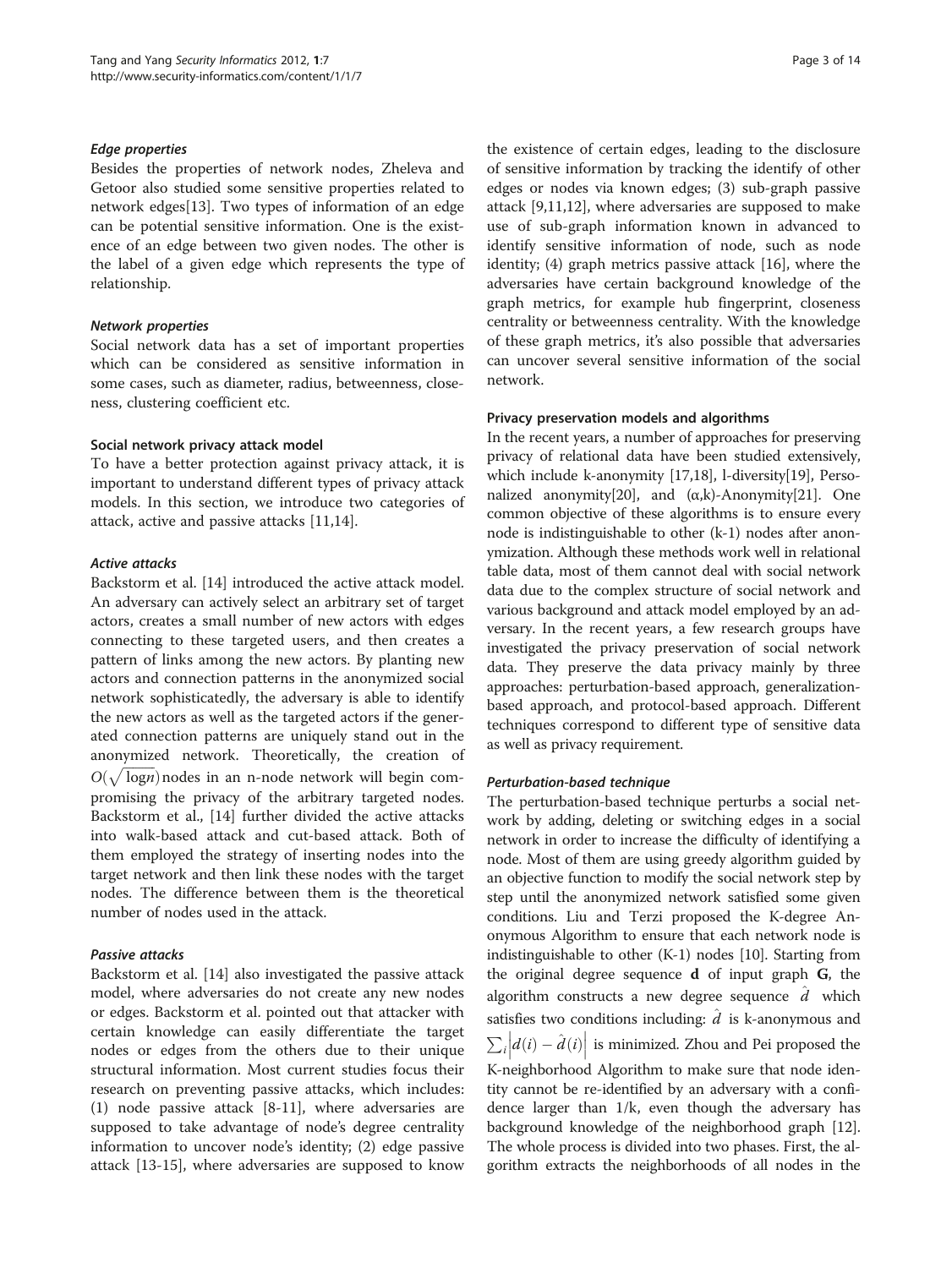network. To facilitate the comparisons among neighborhoods of different nodes, the researchers proposed a neighborhood component coding technique to represent the neighborhoods in a concise way. In the second step, the algorithm greedily organizes nodes into groups and anonymizes the neighborhoods of nodes in the same group. The greedy algorithm is guided by an anonymization cost which is measured by the similarity between the neighborhoods of two nodes. Ying and Wu proposed the Spectrum Preserving Algorithm which preserves the privacy by randomly perturbing edges in the network [[16](#page-12-0)]. The whole process can be divided into three steps: at first, the eigenvalues of the input graph is computed; and then based on some proved theorems, the boundaries of eigenvalues are given; finally the algorithm perturbs the graph by adding, deleting or switching edges of the graph. If the eigenvalues of perturbed graph is within the given boundaries, the perturbation is accepted and continued for next perturbation. The algorithm terminates until the precondition is satisfied.

## Generalization-based technique

The generalization-based technique preserves a social network by grouping certain number of nodes or edges together and then only release the general information of the groups of nodes or edges. Nodes within a group cannot be differentiated because they all share exactly the same properties of the group. In most cases, a generalization-based technique divides nodes according to some predefined loss functions. Hay et al. proposed a node splitting-based technique to achieve k-anonymity of the social network [[9,11\]](#page-12-0). Starting from a single partition of a social network, the algorithm keeps on splitting the selected partition into two sub-groups until all predefined criteria are satisfied. Similarly, Campan and Truta introduced a node clustering-based approach to satisfy the k-anonymity requirement and minimize the information loss [\[8](#page-12-0)]. In their algorithm, clusters are created one at a time. To form a new cluster, a node in V with the maximum degree but not yet be allocated to any cluster is selected as a seed for the new cluster. Then the algorithm puts nodes to this currently processed cluster until it reaches the desired cardinality k. At each step, the current cluster grows with one node. The selected node should not be assigned to any cluster yet but it should be able to minimize the growth of information loss of the current clusters. Zheleva and Getoor proposed an edge clustering-based technique to hide the sensitive information on edges [[13](#page-12-0)]. Their technique is divided into two phases. In the first phase, the technique provides a clustering of the nodes into m equivalence class  $(C1, C2, \ldots, CM)$  such that each node is indistinguishable in its quasi-identifying attributes from K-1 other nodes. In the second step, this work presents

several techniques to protect sensitive information of the social network and then compare their performance, which includes partial-edge removal, cluster-edge anonymization, and cluster-edge anonymization with constraints. Cormode and Srivastava proposed the safe groupings technique for a bipartite Graph  $G = (V, W, E)$ , where V and W correspond to two types of objects [\[15](#page-12-0)]. In their work, a safe grouping of a bipartite graph partitions nodes into groups such that two nodes of the same group of V have no common neighbors in W and vice versa. A greedy algorithm is proposed to find K safe groups of V and L safe groups of W. For each node u, the algorithm attempts to assign u to the first group with fewer than n nodes. If it makes the grouping unsafe, the algorithm will try the second available group and so forth. If there is no group that meets the requirements, a new group will be created to contain this node. After getting K safe groups of V, the algorithm move forward to find L safe groups of W following a similar same process.

## Protocol-based technique

The protocol-based technique is using the encryption approach rather than anonymizing the social network data. Social network data is encrypted by following a protocol before sharing with other parties. The protocol ensures that other parties are only able to obtain the insensitive information for their applications but the sensitive information is preserved. Frikken and Golle proposed the pieces assembling approach for private social network analysis [\[22\]](#page-13-0).

## **Summary**

In this section, we provide a summary of the literature by comparing the privacy preservation techniques and the preserving data in social network as shown in Table [1.](#page-4-0) In general, some privacy preservation techniques are developed for preserving specific information but are not applied to other information. The choice of the privacy preservation techniques also depends on the application of social network analysis.

## Research problem

The existing works focus on preserving privacy of social network data for data publishing so that the global network structure can be analyzed. However, it has not considered how to integrate social network data from different sources so that social network analysis and mining can be conducted on the integrated data and yet the privacy of the shared data can be preserved. Individual published social network data only capture parts of the complete social network. Unless we can integrate multiple social networks and conduct SNAM on the integrated social network, the utility of the anonymized data is still limited. Given multiple law enforcement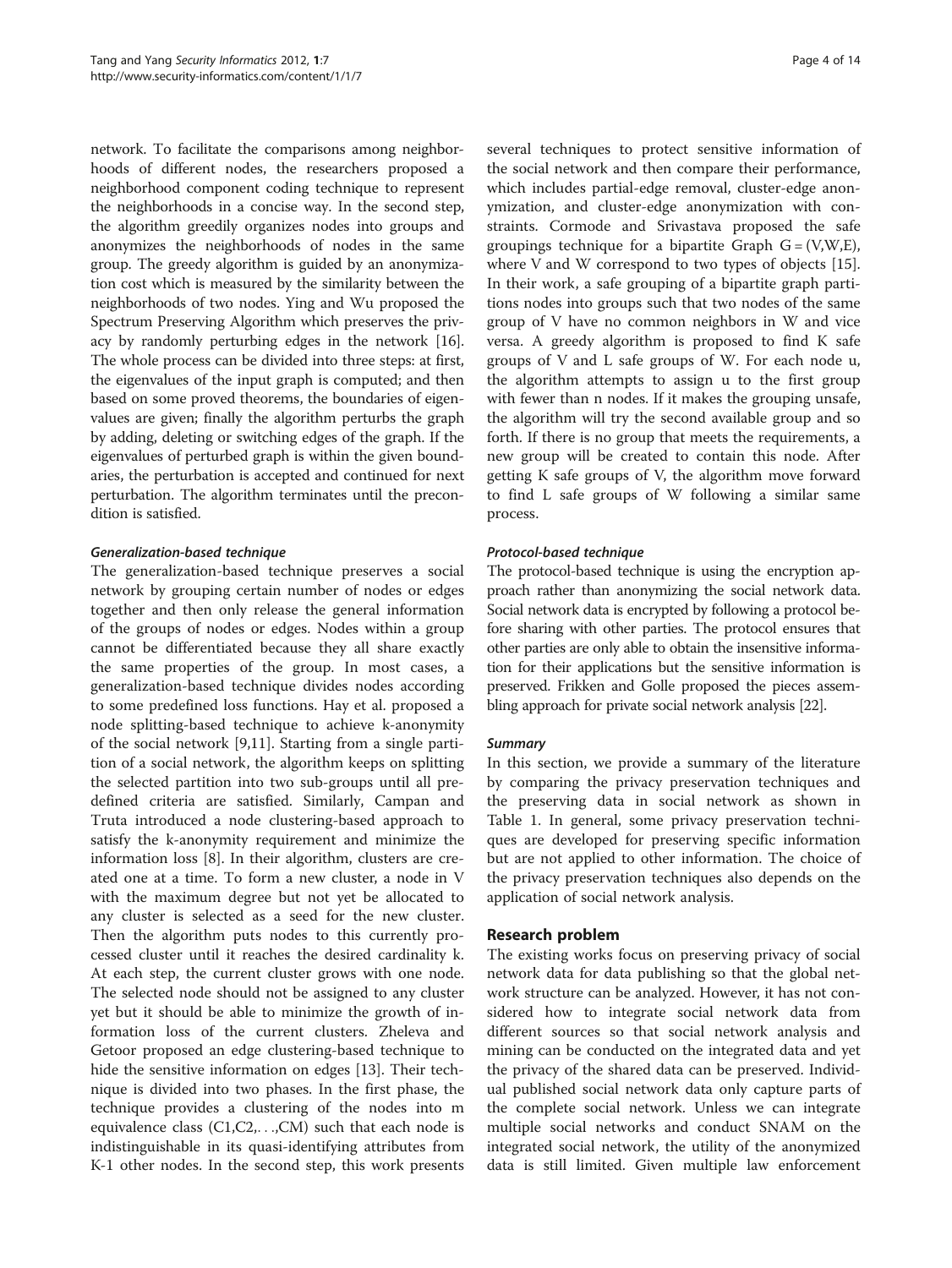|                                                 |                                 | Types of sensitive information |          |          |        |        |                     |                                                                                              |
|-------------------------------------------------|---------------------------------|--------------------------------|----------|----------|--------|--------|---------------------|----------------------------------------------------------------------------------------------|
|                                                 |                                 | Node                           | Node     | Link     | Link   |        | Subgraph Aggregated | Other<br>Existence Properties Existence Properties Property Graph property Graph information |
|                                                 |                                 |                                |          |          |        |        |                     |                                                                                              |
| Privacy preservation Perturbation<br>techniques |                                 |                                | $[10]$   | $[16]$   |        |        | $[16]$              |                                                                                              |
|                                                 | Based                           |                                |          |          |        |        |                     |                                                                                              |
|                                                 | Technique                       |                                |          |          |        |        |                     |                                                                                              |
|                                                 | Generalization                  | [4,6]                          | [8,9,11] | [4,6,15] |        |        |                     | $[8]$                                                                                        |
|                                                 | Based                           |                                |          |          |        |        |                     |                                                                                              |
|                                                 | Technique                       |                                |          |          |        |        |                     |                                                                                              |
|                                                 | Hybrid                          |                                | $[12]$   | $[13]$   | $[13]$ | $[12]$ |                     |                                                                                              |
|                                                 | (Perturbation & Generalization) |                                |          |          |        |        |                     |                                                                                              |
|                                                 | Protocol                        |                                |          |          |        |        |                     | $[22]$                                                                                       |
|                                                 | Based                           |                                |          |          |        |        |                     |                                                                                              |
|                                                 | Technique                       |                                |          |          |        |        |                     |                                                                                              |

## <span id="page-4-0"></span>Table 1 Classification of privacy preservation techniques based on sensitive information

units and each of them has a criminal social network which captures a partial picture of a complete criminal social network, the objective of this work is preserving the privacy of the shared data from each law enforcement unit and conduct SNAM tasks on the integrated data. In this section, we first define formally the research problem, introduce what sensitive information to preserve, what insensitive information to share and what SNAM task can be conducted. Then, we proposed a research framework to address the research problem.

#### Problem definition

Given a set of network  $g = \{G_1, G_2, \ldots, G_n\}$  in a distributed setting where each organization  $i$  owns its piece of  $G_i$ , assuming the complete network  $G(G = \bigcup_{i=1}^n G_i)$  is<br>unknown to each individual organization, the goal of this unknown to each individual organization, the goal of this paper is to study how to anonymize each  $G_i$  into  $G_i'$  so that: 1) the sensitive identities of  $G_i$  can be protected; 2)  $G_i'$  can be shared with other organizations and the integrated anonymization graph  $G'(G' = \bigcup_{i=1}^{n} G'_i$  can be used<br>for SNAM task. Concretely, each naturals  $G'$  consists of for SNAM task. Concretely, each network  $G_i'$  consists of both insensitive nodes and sensitive nodes. Node identities of those insensitive nodes are known to the public or the sharing parties while the node identities of those sensitive nodes are unknown to the public and needed to be protected. Our focus in this paper is to protect the node identities of those sensitive nodes. On the other hand, for SNAM purpose, some network properties, including topology, diameter and some other abstract features of the anonymized network, will be released and shared across organizations. Last but not least, it's important to note that some network features cannot be preserved in our method, such as neighborhood information. Therefore, not all SNAM tasks can be achieved

in our integrated anonymized network. In this paper, we only study how to preserve the usefulness of the integrated anonymized network regarding to distance-related analysis, such as computing the closeness of each node. To summarize, although some existing works have studied how to anonymize network for data publishing, the research problem that we study here is different. We not only anonymize a given network to protect its' node identity but also focus on integrating anonymized networks to achieve better SNAM results

## Framework of social network integration with privacy preservation

To further motivate our research framework, we assume organization  $P(O_p)$  has a social network  $G_p$  and organization  $Q(O<sub>O</sub>)$  has another social network  $G<sub>O</sub>$ , both  $G_p$  and  $G_Q$  are partial networks of a complete social network which is unknown to any organization.  $O_p$ needs to conduct a Social Network Analysis and Mining (SNAM) but  $G_P$  is incomplete due to its limited sources of information. As a result, it will be difficult or even impossible for  $O_P$  to get accurate SNAM results. If there is no privacy concern between different organizations, one can integrate  $G_P$  and  $G_Q$  to generate an integrated G and obtain a better SNAM result. However, due to privacy concern,  $O_O$  cannot share  $G_O$  completely with  $O_P$ but only shares the insensitive information of  $G<sub>O</sub>$  with  $O_P$  according to the privacy policies. At the same time,  $O_P$  does not need all data from  $O_Q$  but only those that are critical for the SNAM tasks. For these reasons, to integrate social networks of different organizations without violating privacy policies, we only need to share information that is critical to the performance of SNAM and yet preserve the sensitive information.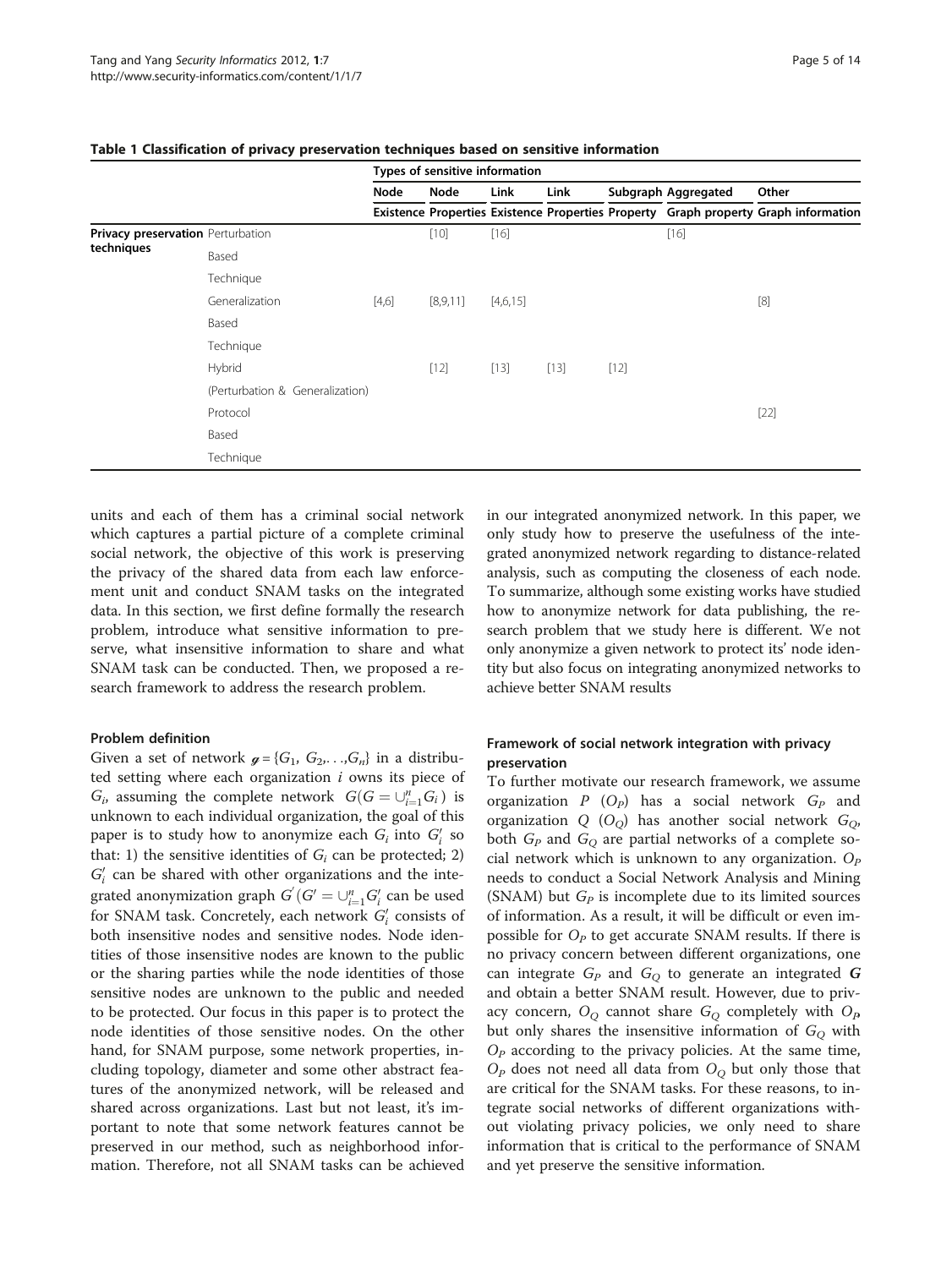Figure 1 demonstrates the general framework of social network integration for SNAM. In this framework,  $O<sub>O</sub>$ employs sub-graph generalization techniques to create a generalized social network,  $G_O$ ', from  $G_O$  without violating the privacy policy. The generalized social network only contains generalized information of  $G<sub>O</sub>$  without releasing any sensitive information. For example, a generalized social network cannot release the exact identity of each nodes or exact shortest distance between any two nodes. On the other hand, generalized information can include diameter of a sub-graph, average number of adjacent nodes between two subgroups, degree of an insensitive node and other insensitive information. The generalized social network  $G_O'$  will then be integrated with  $G_p$  to support a social network analysis and mining task. Given the generalized information from  $G<sub>O</sub>$ , it is expected to achieve better performance on SNAM task than conducting the analysis and mining on  $G_p$  alone. There are two important sub-tasks in our proposed framework which we will address in the following sections:

Task 1 Given a social network G with sensitive information, produce generalized social network G' and determine the generalized information which can be released.

Task 2 Integrate a generalized social network with the local social network, and then utilize shared generalized information to achieve better SNAM results.

## **Notations**

In Table [2,](#page-6-0) we define a set of notations for the proposed social network integration techniques.

## Methodology

## Social network generalization

In task one, given a social network G with sensitive information, we employ clustering-based technique to produce a generalized social network G' . We suppose  $G = (V, E)$ , where V is a set of nodes, E is a set of edges and  $|V| = n$ , K of these nodes are insensitive nodes, and n-K of these nodes are sensitive nodes. We generate a generalized social network in two steps. In the first step, we decompose G into K sub-graphs  $G_i = (V_i, E_i)$ , where  $V = U_i$ <sub>=1to</sub> $K$   $V_i$  and each sub-graph contains one insensitive node. In the second step, each sub-graph will be transformed to a generalized node of the generalized graph G' . Furthermore, two generalized nodes will be connected in G' if and only if there is one or more edges connecting nodes from these two sub-graphs respectively.

In this section, we propose two graph partition algorithms, K-nearest neighbor (KNN) method and Edge betweenness based (EBB) method, to generate a generalized social network  $G$  for sharing purpose. Both KNN and EBB methods are developed by following one common principle that the identity of insensitive nodes can be published safely while the identity of sensitive nodes cannot, so that, to produce a generalized social network, we need to divide the original network into several subgraphs each of which represented by an insensitive nodes, and the final generalized network should be also represented by these insensitive nodes.

## K-nearest neighbor (KNN) method

Given a social network G with K insensitive nodes  $v_1^c, v_2^c, \ldots, v_k^c$  KNN method divides G into K sub-graphs by assigning each node v to its nearest insensitive node. Let  $SP^{D}(\nu, \nu_i^C)$  be the distance of the shortest path between  $v$  and  $v_i^C$ . Starting from the sensitive nodes

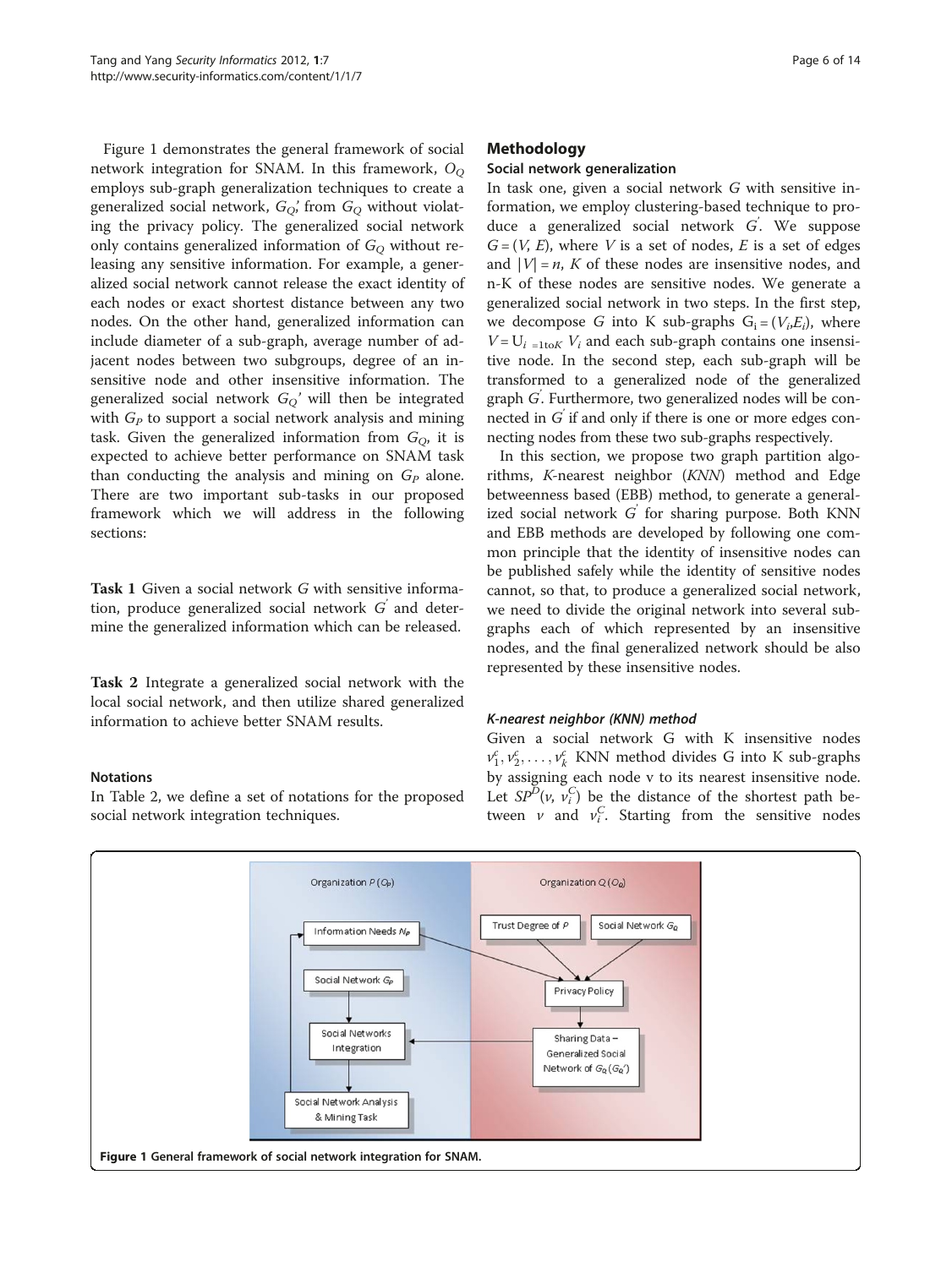<span id="page-6-0"></span>

| $G = (V, E)$                                                                                   | a social network G with  V  nodes and  E  edges                                                                                                                                                                                                                                                                                                                         |  |  |  |
|------------------------------------------------------------------------------------------------|-------------------------------------------------------------------------------------------------------------------------------------------------------------------------------------------------------------------------------------------------------------------------------------------------------------------------------------------------------------------------|--|--|--|
| $\vee$                                                                                         | node set of G                                                                                                                                                                                                                                                                                                                                                           |  |  |  |
| E                                                                                              | edge set of G                                                                                                                                                                                                                                                                                                                                                           |  |  |  |
| GI                                                                                             | a generalized version of G                                                                                                                                                                                                                                                                                                                                              |  |  |  |
| $G_i = (V_i, E_i)$                                                                             | a sub-graph of G where $V = \bigcup_{i=1}^{n} k V_i$ and $E_i \subset E$                                                                                                                                                                                                                                                                                                |  |  |  |
| $V_i^C$                                                                                        | the center of a sub-graph $G_i$ which is an insensitive node too                                                                                                                                                                                                                                                                                                        |  |  |  |
| $V_D$                                                                                          | node p                                                                                                                                                                                                                                                                                                                                                                  |  |  |  |
| $Num(G_i)$                                                                                     | The number of nodes in $G_i$                                                                                                                                                                                                                                                                                                                                            |  |  |  |
| $Num(G_i, G_i)$                                                                                | the number of nodes in $G_i$ that are adjacent to another subgraph $G_i$                                                                                                                                                                                                                                                                                                |  |  |  |
| $SP^{D}(V_{D}, V_{G}, G_{i})$                                                                  | the distance of the shortest path between nodes $v_p$ and $v_q$ in $G_i$                                                                                                                                                                                                                                                                                                |  |  |  |
| $SP^{D}(V, V_{i}^{C})$                                                                         | the distance of the shortest path between v and $v_i^C$ in $G_i$                                                                                                                                                                                                                                                                                                        |  |  |  |
| Prob(SP <sup>D</sup> ( $I$ )= $\beta$ ) The probability of the distance that equals to $\beta$ |                                                                                                                                                                                                                                                                                                                                                                         |  |  |  |
| $S\_SP^D(G_i)$                                                                                 | shortest length of the shortest paths between any two nodes in $G_i$ (S_SP <sup>D</sup> (G <sub>i</sub> ) = {SP <sup>D</sup> (V <sub>pr</sub> , V <sub>n</sub> G <sub>i</sub> )   $\forall$ V <sub>p</sub> , V <sub>a</sub> ∈V <sub>i</sub> , SP <sup>D</sup> (V <sub>p</sub> , V <sub>n</sub> G)   SP <sup>D</sup> (V <sub>p</sub> , V <sub>a</sub> G <sub>i</sub> )}) |  |  |  |
| $L\_SP^D(G_i)$                                                                                 | longest length of the shortest paths between any two nodes in G <sub>i</sub> (L_SP <sup>D</sup> (G <sub>i</sub> ) = {SP <sup>D</sup> (V <sub>D</sub> ,V <sub>D</sub> ,G <sub>i</sub> )] $\forall v_a$ , $v_a \in V_i$ , SP <sup>D</sup> (V <sub>D</sub> ,V <sub>D</sub> ,G <sub>i</sub> ) ≥ SP <sup>D</sup> (V <sub>D</sub> ,V <sub>a</sub> G <sub>i</sub> )})          |  |  |  |
| $S\_SP^D(v_i^C, G_i)$                                                                          | shortest length of the shortest paths between $v_i^C$ and other nodes in $G_i$ (S_SP <sup>D</sup> ( $v_i^C$ ,G <sub>i</sub> ) = {SP <sup>D</sup> ( $v_m$ , $v_i^C$ ,G <sub>i</sub> ) $V_p$ , $\epsilon V_i$ , $SP^D(v_m v_i^C$ ,G <sub>i</sub> ) $\leq$ SP <sup>D</sup> ( $v_p$ , $v_i^C$ ,G <sub>i</sub> ))                                                            |  |  |  |
| $L\_SP^D(v_i^C, G_i)$                                                                          | longest length of the shortest paths between $v_i^C$ and other nodes in $G_i$ (L_SP <sup>D</sup> ( $v_i^C$ ,G <sub>i</sub> ) = {SP <sup>D</sup> ( $v_m$ , $v_i^C$ ,G <sub>i</sub> )) $V_p$ <b>e</b> $V_i$ , $SP^D(v_m v_i^C$ ,G <sub>i</sub> ) $\geq$ SP <sup>D</sup> ( $v_p$ , $v_i^C$ ,G <sub>i</sub> ))                                                              |  |  |  |

adjacent to insensitive node, KNN method assign sensitive node, one node per time, to the closest sub-graph  $G_i$  where  $SP^D(\nu, \nu_i^C)$  is shorter than or equal to  $SP^D(\nu, \nu_j^C)$ where  $j = 1, 2, ...$ , K and  $j \neq i$ . After dividing a social network into K sub-graphs, we collapse all nodes of a subgraph into one generalized node, and represent this node with the identity of the insensitive node of this subgraph. Finally, for each possible pair of generalized nodes, say  $G_i$  and  $G_j$  in the generalized graph  $G'_i$  an edge will be created if and only if there is one or more edges between any two nodes in G from sub-graph  $G_i$  and  $G_j$ respectively.

Figure 2 presents a simple example to illustrate the idea of KNN and show how it works to produce generalized social network. Figure 2 (a) is the given social network which has seven nodes. Among them,  $v_1$  and  $v_2$ are insensitive nodes while the others are all sensitive nodes. By using KNN method, the given social network will be divided into two isolated social networks as shown in Figure 2 (b). Finally, one sub-graph is represented by  $v_1$  and another sub-graph is represented by  $v_2$ , Figure 2 (c) demonstrates the final generalized social network where two generalized nodes are connected together because  $v_4$  and  $v_5$  are connected in G. The KNN subgraph generation algorithm is presented below:

length = 1;  
\n
$$
V = V - \{v_i^C, v_2^C, \dots v_K^C\};
$$
  
\nWhile  $V \neq \emptyset$   
\nFor each  $v_j \in V$   
\nFor each  $i = 1$  to  $K$   
\nIf  $(SP^D(v_p, v_i^C) =$  length);  
\n $V_i = V_i + v_j$   
\n $V = V - v_j$   
\nEnd For;  
\nLength++;  
\nEnd While  
\nFor each  $(v_i v_j) \in E$   
\nIf  $(Subgraph(v_i) = = Subgraph(v_j))$   
\n// Subgraph(v\_i) is the subgraph such that  $v_i \in$   
\nSubgraph(v\_i)  
\n $G_k = Subgraph(v_i)$   
\n $E_k = E_k + (v_i v_j)$ 

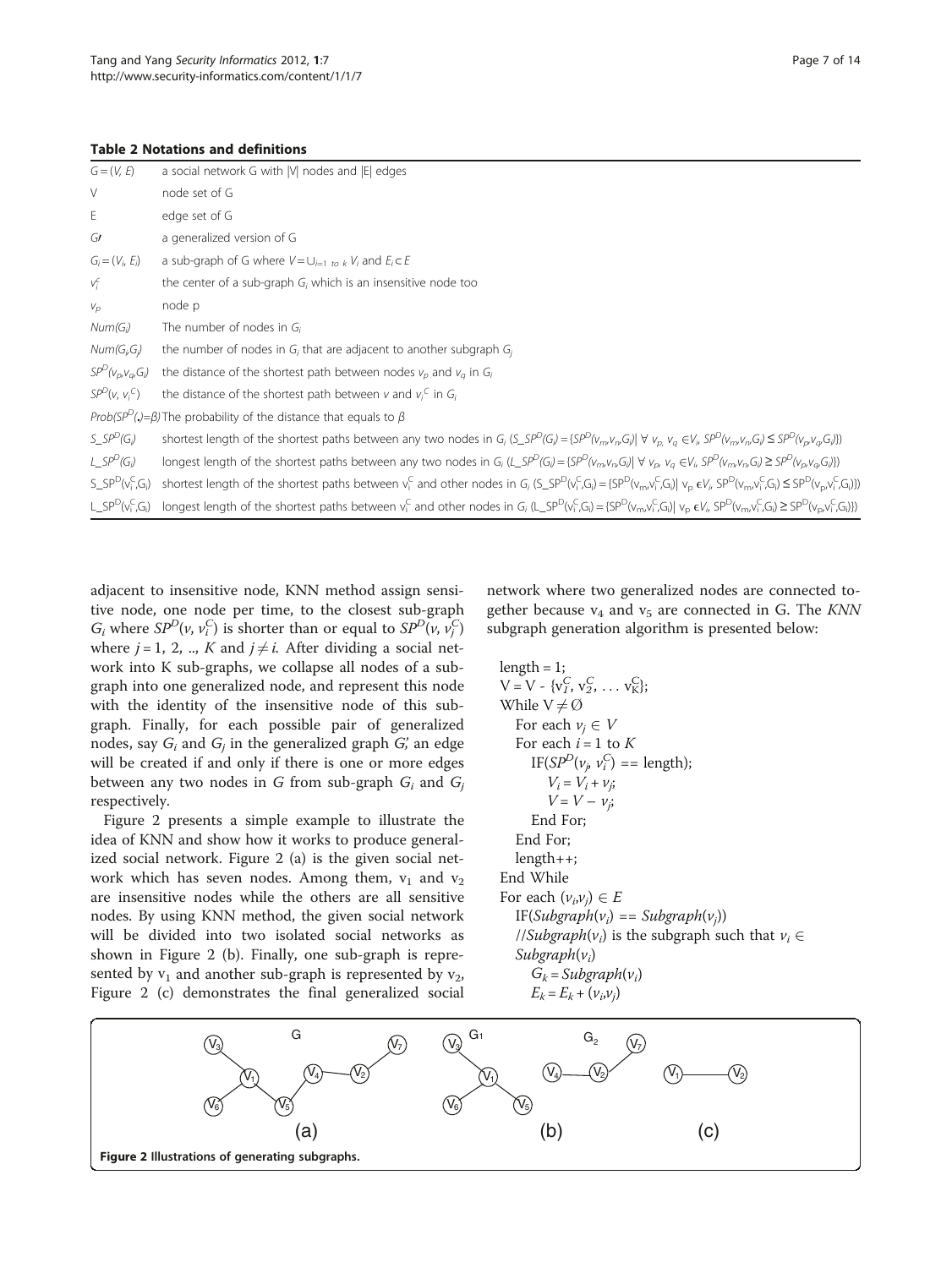ELSE Create an edge between  $Subgraph(v_i)$  and S*ubgraph*( $v_j$ ) and add it to E'<br>For End For

## Edge betweenness based (EBB) method

Instead of assigning sensitive nodes to the closest subgraphs represented by insensitive nodes, the EBB method progressively remove edges with the highest betweenness and it also ensure that each separated subgraph contains exactly one insensitive node. The betweenness of an edge is defined as the number of shortest paths between pairs of nodes that pass through it. If a network consists of a few of dense communities which are only loosely connected by some intercommunity edges, these inter-community edges will have high betweenness, so that removing them will naturally break the social network into multiple communities. The EBB algorithm is presented as follows:

//EBB(G), Edge Betweenness Based method Initialize  $e = \{\}$ ;

While(there are more than one insensitive node in graph G)

Identify edge  $(v_i,v_j)$  in G which is not an element of e and has the highest betweenness;

Remove  $(v_i,v_j)$  from G;

IF(G is still connected after removing edges  $(v_i, v_i)$ )  $EBB(G);$ 

ELSE IF (G is disconnected and split to two graph  $G_p$  and  $G_q$ )

IF(No insensitive node in  $G_p$ ) or (No insensitive node in  $G_q$ )

Add  $(v_i,v_j)$  back to G;  $e = e + (v_i, v_j);$ Go Back to Step 2; ELSE  $EBB(G_P);$  $EBB(G<sub>a</sub>)$ ; End While; //Add edge between generalized node to form generalized graph For each  $(v_j, v_j) \in E$ <br>  $IF(Subgraph(v_i))$  $IF(Subgraph(v_i) == Subgraph(v_i))$  $G_k = Subgraph(v_i)$  $E_k = E_k + (v_i, v_j)$ ELSE Create an edge between  $Subgraph(v_i)$  and Subgraph( $v_j$ ) and add it to E' End For

Figure [3](#page-8-0) shows an example of how EBB method works to produce generalized social network. Given a social network with nine nodes,  $v_1$  and  $v_2$  are insensitive nodes while all other nodes are sensitive nodes. Since edge  $(v_1, v_2)$ has the highest Betweenness and it is safe to be removed, EBB method delete this edge to form two separated subgraphs each of them contains exactly one insensitive node, as shown in Figure [3](#page-8-0) (b). Finally, the EBB method generalizes these two sub-graphs into two generalized nodes, and then connects them to form the generalized graph as shown in Figure [3](#page-8-0) (c).

## Generalized sub-graph information

Given a generalized social network  $G_i$  and its center  $v_i^C$ , we select shareable network properties based on the information need and the privacy policy. In this paper, we treat node identity as sensitive information that we should protect, and consider distance between nodes to be useful information for SNAM task. Let  $v_a$  and  $v_b$  be any two nodes in  $G_i$  and the length of the shortest path between  $v_a$  and  $v_b$  be  $SP^D(v_{p\cdot}v_{q\cdot}G_i)$ . We define the longest length of the shortest paths between any two nodes in  $G_i$ , denoted by  $L\_SP^D(G_i)$ , as

$$
L\_SP^D(G_i) = \{SP^D(\nu_m, \nu_n, G_i) | \exists \nu_m, \nu_n, \forall \nu_a, \nu_b \in V_i, SP^D \times (\nu_m, \nu_n, G_i) \} \times \{ \nu_m, G_i \} \times \{ \nu_m, G_i \} \}
$$

We also define the shortest length of the shortest paths between any two nodes in  $G_i$ , denoted by  $S\_SP^D$  $(G_i)$ , as

$$
S\_SP^D(G_i) = \{SP^D(v_m, v_n, G_i) | \exists v_m, v_n, \forall v_a, v_b \in V_i, SP^D \times (v_m, v_n, G_i) \le SP^D(v_a, v_b, G_i) \}
$$

To reduce the risk of releasing sensitive information, instead of sharing exact information of shortest path, we propose to share the expected length between two nodes within a generalized social network. Formally speaking, the length of any shortest paths in  $G_i$ ,  $\alpha$ , must be smaller or equal to  $L\_SP^D(G_i)$  and larger or equal to  $S\_SP^D(G_i)$ , where  $S\_SP^D(G_i) \leq \alpha \leq L\_SP^D(G_i)$ . We compute and share the probability of the length of the shortest path between any two nodes in  $G_i$ , denoted as  $Prob(SP^D(G_i) = \alpha)$ , and  $0 \le Prob(SP^D(G_i) = \alpha) \le 1$ 

Similarly, let the length of the shortest path between  $v_a$  and  $v_i^C$ , be  $SP^D(v_a v_i^C, G_i)$ . We define the longest length of the shortest paths between  $v_i^C$  and other nodes within  $G_i$ , denoted by  $L\_SP^D(v_i^C, G_i)$ , as

$$
\begin{aligned} \text{L\_SP}^{\text{D}}\big(\text{v}_{i}^{\text{C}},\text{G}_{i}\big) = \text{SP}^{\text{D}}\big(\text{v}_{m},\text{v}_{i}^{\text{C}},\text{G}_{i}\big) \big|\forall \text{v}_{a} \in V_{i}, \text{SP}^{\text{D}} \\ \big(\text{v}_{m},\text{v}_{i}^{\text{C}},\text{G}_{i}\big) \text{~$&$>SP}^{\text{D}}\big(\text{v}_{a},\text{v}_{i}^{\text{C}},\text{G}_{i}\big) \end{aligned}
$$

We also define the shortest length of the shortest paths between  $v_i^C$  and other nodes within  $G_i$ , denoted by and  $S\_SP^D(v_i^C, G_i)$ , as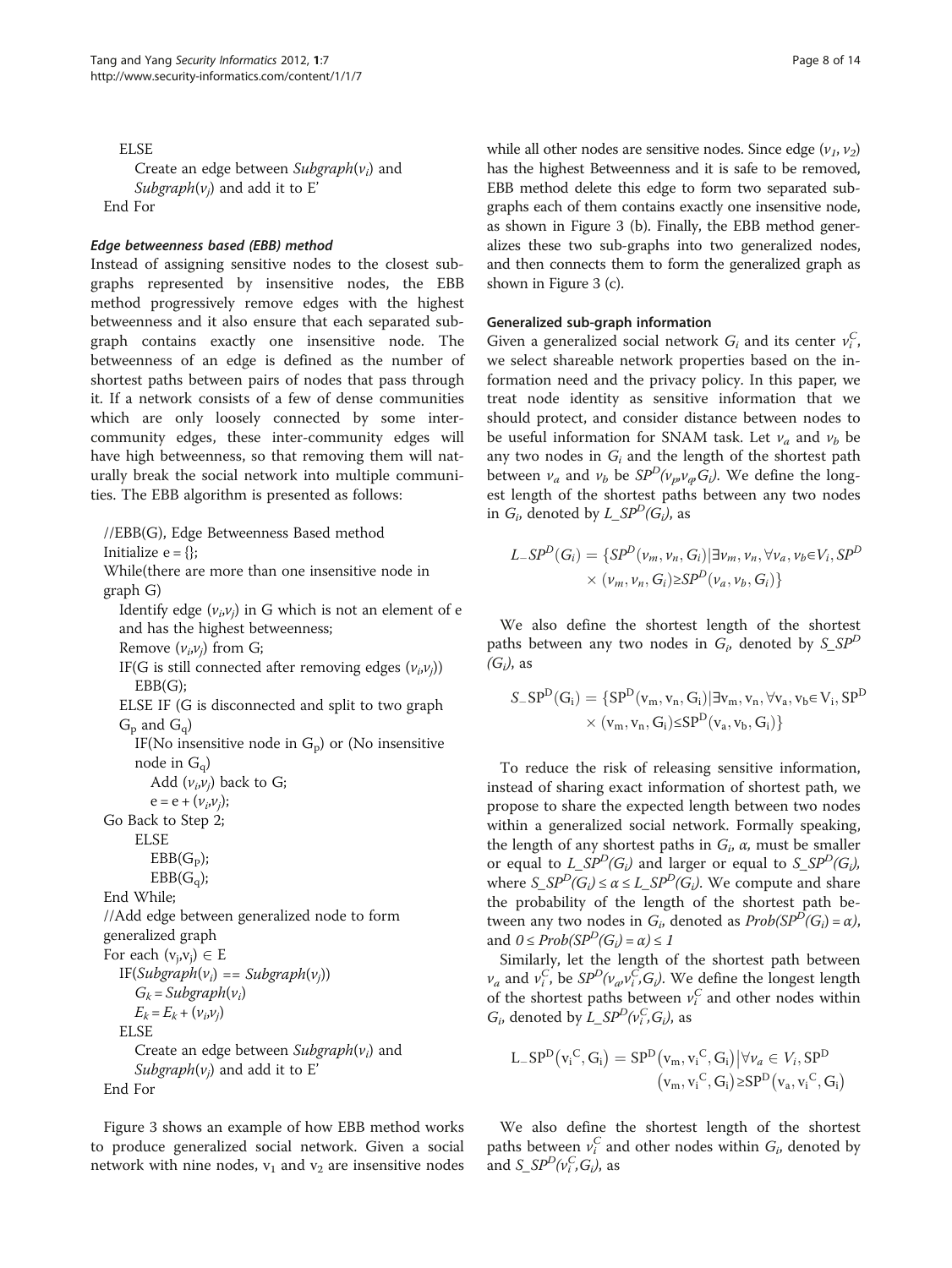<span id="page-8-0"></span>

$$
S\_SP^D(v_i^C, G_i) = \left\{ SP^D(v_m, v_i^C, G_i) \middle| \forall v_a \in V_i, SP^D(v_a, v_i^C, G_i) \right\}
$$

$$
(v_m, v_i^C, G_i) \le SP^D(v_a, v_i^C, G_i)
$$

Since the length of shortest paths between  $v_i^C$  and any other nodes in  $G_i$  must be smaller or equal to  $L\_SP^D(v_i^C)$ ,  $G_i$ ) and larger or equal to  $S\_SP^D(v_i^C, G_i)$ , denoted as  $S\_SP^D(v_i^C, G_i) \leq \beta \leq L\_SP^D(v_i^C, G_i)$ . We compute the probability of the length of the shortest path between any node and  $v_i^C$ ,  $Prob(SP^D(v_i^C, G_i) = \beta)$ , where  $0 \le Prob$  $(SP^D(G_i) = \alpha) \leq 1.$ 

We also denote  $Num(G_i)$  as the number of nodes in  $G_i$ and  $Num(G_i, G_j)$  as the number of nodes in  $G_i$  that are adjacent to another subgraph  $G_i$ .

The generalized subgraph information for sharing includes: (i)  $L\_SP^D(G_i)$ , (ii)  $S\_SP^D(G_i)$ , (iii)  $Prob(SP^D(G_i) = \alpha)$ , (iv)  $L\_SP^D(v_i^C, G_i)$ , (v)  $S\_SP^D(v_i^C, G_i)$ , (vi)  $Prob(SP^D(v_i^C, G_i) = \beta)$ , (vii)  $Num(G_i)$ , and (viii)  $Num(G_i, G_j)$ .

Generalized graph integration and social network analysis In section 4.2 and 4.3 we introduced how to divide a social network into sub-graphs, and then generalize these sub-graphs to nodes, then finally produce a generalized social network. We also discussed what kind of information will be shared along with the generalized social network. In this section, given a generalized social network  $G$  and the shareable information of the sub-graphs of  $G$ , we propose our own techniques to integrate social network and shared information to improve the performance of SNAM task.

Suppose organization  $O_p$  has a social network  $G_p$  and organization  $O_O$  has another social network  $G_O$ ,  $O_p$ wants to integrate  $G_Q$  with its own  $G_p$  to compute more accurate closeness centrality. We propose to achieve this goal without violating the privacy policies in three steps: (1) produce generalized social network  $G'_p$  and  $G'_{Q}$ ; (2) integrate  $G'_p$  and  $G'_Q$  into  $G_{Integrated}$ ; (3) estimate the distance between any two nodes of the integrated social network. Among these three steps, step one can be achieved by our proposed techniques in section 4.2 and 4.3. In step two, although the sub-graphs represented by a common insensitive node in  $G'_p$  and  $G'_Q$  are different and the connectivity between these insensitive nodes are also different, according to our proposed techniques,  $G^{\prime}_p$ 

and  $G'_{Q}$  are represented by the same group of insensitive nodes since  $G_p$  and  $G_Q$  share same insensitive nodes. As a result, we can combine  $G'_p$  and  $G'_Q$  into  $G_{\text{Integrated}}$  by taking union of their edges. In this section, we focus on the step 3 which estimate distances between any two nodes based on  $G_p$ ,  $G_{\text{Integrated}}$  and shared information of sub-graphs of  $G'_Q$ .

To re-estimate the distance between two nodes  $v_i$  and  $v_p$  of  $G_p$  by making use of  $G<sub>Interacted</sub>$  and the shared information of sub-graphs of  $G'_{Q}$ , we first identify the two closest insensitive nodes for  $v_i$  and  $v_j$  in  $G_p$ , and then use  $G_{\text{Integrated}}$  and the generalized information of  $G'_{Q}$  to reestimate their distances. Formally speaking, let the closest insensitive node to  $v_i$  in  $G_p$  be  $V_A^C$ , and the second closest insensitive node to  $v_i$  in  $G_p$  be  $V_A^C$ . We set the weights  $\lambda_A$  and  $\lambda_{A'}$  as

$$
\lambda_A = \frac{SP^D(v_i, v_A^c, G_P)}{SP^D(v_i, v_A^c, G_P) + SP^D(v_i, v_{A'}^c, G_P)},
$$
  

$$
\lambda_{A'} = \frac{SP^D(v_i, v_A^c, G_P)}{SP^D(v_i, v_A^c, G_P) + SP^D(v_i, v_{A'}^c, G_P)},
$$

with  $\lambda_A + \lambda_{A'} = 1$  and the weight of the closest insensitive node is higher.

Similarly, let the closest insensitive node to  $v_i$  in  $G_P$  be  $v_A^C$ , and the second closest insensitive node to  $v_j$  in  $G_P$  be  $v_B^C$ , we set the weights  $\lambda_B$  and  $\lambda_{B'}$  as

$$
\lambda_B = \frac{SP^D(v_j, v_{B}^c, G_P)}{SP^D(v_j, v_B^c, G_P) + SP^D(v_j, v_{B}^c, G_P)},
$$

$$
\lambda_{B'}=\frac{SP^D(v_j,v_B^c,G_B)}{SP^D(v_j,v_B^c,G_P)+SP^D(v_j,v_{B'}^c,G_P)},
$$

with  $\lambda_B + \lambda_{B'} = 1$ 

In  $G_{\text{Integrated}}$ ,  $v_A^C$ ,  $v_A^C$ ,  $v_B^C$ , and  $v_B^C$  are the centers of generalized sub-graphs  $G_A$ ,  $G_A$ ,  $G_B$ , and  $G_B$ , respectively.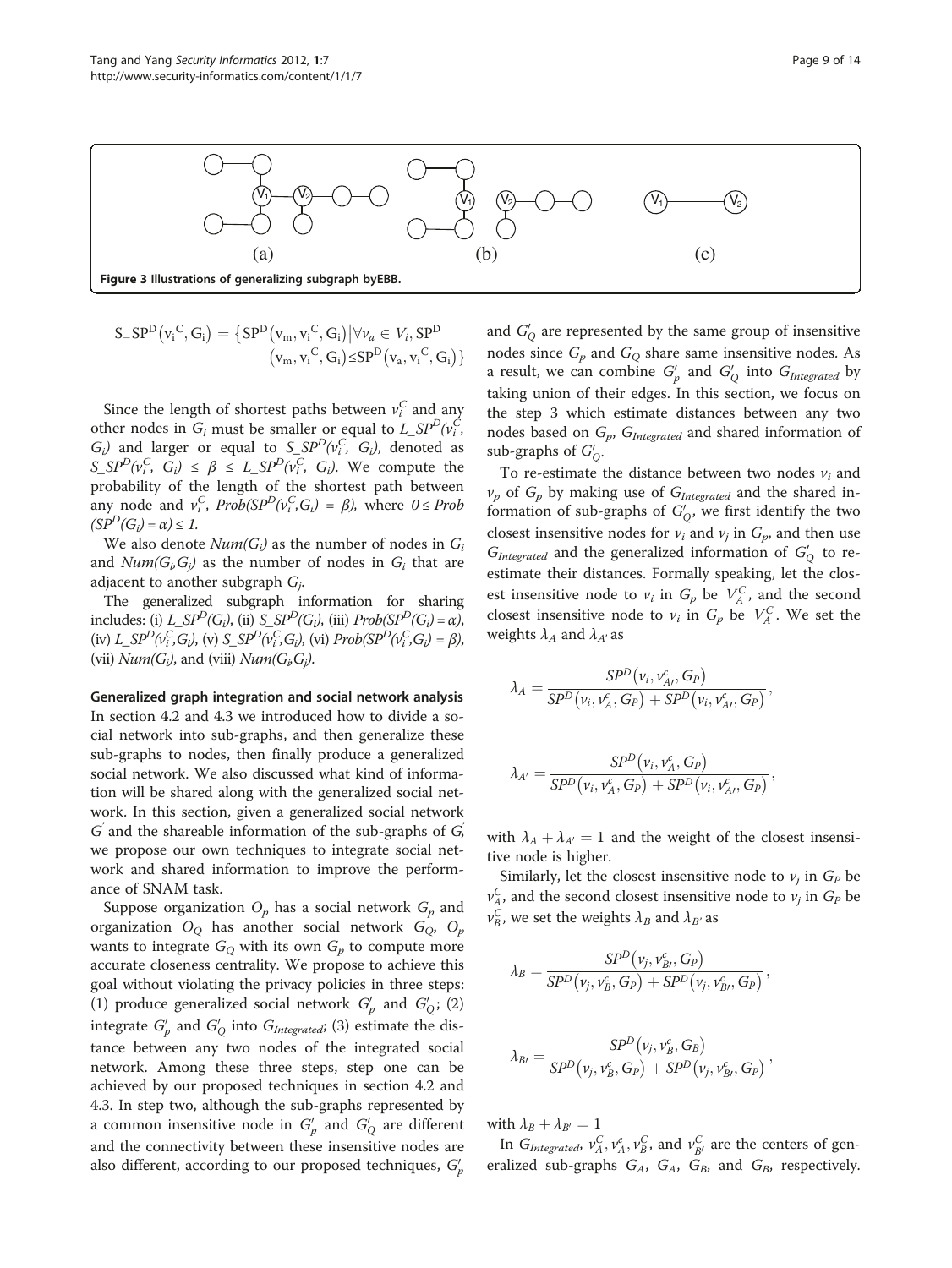We estimate the distance between  $v_i$  and  $v_i$ ,  $d(v_i,v_j)$ , by integrating the estimated distances of the four possible paths going through these insensitive nodes by a linear combination with weights equal to  $\lambda_{\alpha} \times \lambda_{\alpha}$ .

$$
d(v_i, v_j) = \sum_{\substack{a \in \{A, A\} \\ b \in \{B, B\}}} \lambda_a \times \lambda_b \times D(v_i, v_j)
$$

D ( $v_i$ ,  $v_j$ ) is the estimated distance between  $v_i$  and  $v_j$  on the path going through  $v_a^c$  and  $v_b^c$ , where a can be A or  $A'$  and  $b$  can be  $B$  or  $B'$ .

$$
D(v_i, v_j) = \begin{cases} D'(G_a, v_i) + 1 + \sum_{\forall G_k} (E(G_k) + 1) + D'(G_b, v_j) \ a \neq b \\ D''(v_i, v_j) \end{cases} \quad a = b
$$

where  $G_k$  is a generalized node on the shortest path between  $G_{\alpha}$  and  $G_{b}$  in  $G_{\text{Integrated}}$  If  $a \neq b$  which means  $v_{i}$ and  $v_i$  are not in the same subgraph, then  $D(v_i, v_j)$  is estimated by  $D'(G_a, v_i)$ ,  $D'(G_b, v_j)$ , and  $E(G_k)$ . Otherwise,<br>if y and y are in the same subgraph than  $a = h$ . In this if  $v_i$  and  $v_j$  are in the same subgraph then  $a = b$ . In this case, D  $(v_i, v_j)$  is estimated by  $D''(v_i, v_j)$ . $D'(G_a, v_i)$  corresponds to the expected length of the distance between  $v_i$ and the sub-graph gatekeeper within  $G_{\alpha}$ . Similarly,  $D'(G_b, v_j)$  corresponds to the expected length of the dis-<br>tance between  $v_i$  and the sub-graph atteleeper within tance between  $v_i$  and the sub-graph gatekeeper within  $G_b$ . In addition,  $E(G_k)$  is the expected length of the distance between any two nodes of sub-graph  $G_k$  that the shortest path between  $v_i$  and  $v_j$  is going through. If  $v_i$  is not the same as  $v_a^c$ ,  $D'(G_a, v_i)$  is computed by  $E(G_\alpha)$  and<br>the percentage of podes in  $G$ , that is adjacent to the the percentage of nodes in  $G_a$  that is adjacent to the sub-graph that is immediately following  $G_a$  in the shortest path between  $v_i$  and  $v_j$  in  $G_{\text{Integrated}}$ . If  $v_i$  is the same as  $v_a^c, D'(G_a, v_i)$  is equal to the expected length of the distance between the inconsisting node  $v_c^c$  to the other distance between the insensitive node,  $v_a^c$ , to the other nodes in  $G_a$ . Computation of  $D'(G_b, v_i)$  is done similarly.

$$
D^{'}(G_{a}, v_{i}) = \begin{cases} \left(1 - \frac{Num(G_{a}, G_{k})}{Num(G_{a})}\right) \times E(G_{a}) & v_{i} \neq v_{a}^{c} \\ \sum_{L \subseteq SP(v_{a}^{c}, G_{a})} Prob(SP^{D}(v_{a}^{c}, G_{a}) = \beta) \times \beta & v_{i} = v_{a}^{c} \\ \sum_{\beta = S \subseteq SP(v_{a}^{c}, G_{a})} Prob(SP^{D}(v_{a}^{c}, G_{a}) = \beta) \times \beta & v_{i} = v_{a}^{c} \end{cases}
$$

where  $\frac{Num(G_a, G_k)}{Num(G_a)}$  is the percentage of nodes in  $G_\alpha$  as a gatekeeper which is adjacent to  $G_k$  and  $G_k$  is the subgraph that immediately follows  $G_{\alpha}$  in the shortest path between  $v_i$  and  $v_j$  in  $G_{\text{Integrated}}$ .

 $E(G_k)$  represents the expected length of the distance between any two nodes of the sub-graph  $G_k$ , which is computed as:

$$
E(G_k) = \sum_{\alpha = S_S P(G_k)}^{L\_SP(G_k)} (Prob(SP^D(G_k) = \alpha) \times \alpha
$$

 $D''(v_i,v_j)$  corresponds to the estimated distance between  $v_i$  and  $v_j$  when both  $v_i$  and  $v_j$  are nodes of the same subgraph. In this case, if any of  $v_i$  or  $v_j$  is the same as  $v_a^c$ ,  $D^x$  $(v_i, v_j)$  should equal to the expected length of the distance from the insensitive node to the other nodes in, $G_{\alpha}$ . Otherwise,  $D''(v_i,v_j)$  should equal to the expected length of the distance between two nodes of the sub-graph.

$$
D''(v_i, v_j) = \begin{cases} L \cdot SP(v_a^c, G_a) \\ \sum_{\beta=S \cdot SP(v_a^c, G_a)} Prob(SP^D(v_a^c, G_a) = \beta) \times \beta & v_i \text{or } v_j = v_a^c \\ E(G_a) & else \end{cases}
$$

#### Experiment and discussion

Practically, there isn't any intelligence unit has a complete terrorist social network but each of them has a partial terrorist social network. The objective of this work is to support these intelligence units to share their social networks while preserving the sensitive information. In this section, we investigated our proposed techniques on a real-world dataset of terrorists. We extracted several social networks from the terrorist dataset to simulate the real-world problem. Intensive experiment was conducted under different settings to evaluate our proposed techniques.

## Dataset

In this work, we employed the Global Salafi Jihad terrorist social network, denoted as G, in our experiment. The Global Salafi Jihad terrorist social network consists of 366 nodes (terrorists) and 1,275 edges (connection between terrorists)[[23](#page-13-0)]. These terrorists come from four major groups, including Central Staff of al Qaeda (CSQ), Core Arab (CA), Southeast Asia (SA), and Maghreb Arab (MA). We randomly sample  $\alpha$  percent of nodes from the Global Salafi Jihad terrorist social network as insensitive nodes, that their identities are known by all organizations. Suppose there are two independent organizations  $O_P$  and  $O_O$ , we simulate  $G_P$  for  $O_P$  by randomly removing  $β$  percent of edges from the Global Salafi Jihad terrorist social network. Similarly, we randomly remove  $β$  percent of edges from the Global Salafi Jihad terrorist social network to simulate  $G_Q$  for  $O_Q$ . As a result, both  $G_P$  and  $G_Q$  are partial graph of G. Moreover,  $G_P$  are different from  $G_Q$  in terms of their edges.

#### Evaluation

As discussed before, there is no generic approach for privacy preservation since sensitive information can be defined in various ways. Moreover, shareable useful information is also different in terms of different SNAM tasks. In this work, we treat node identity as sensitive information and consider distance between nodes as useful information that we want to maintain. To evaluate our proposed technique, we assume that the SNAM task conducted by  $G_P$  is to compute closeness centrality for each node. If  $G_p$  is close to G, then distances between any two nodes in  $G_P$  should be roughly equal to their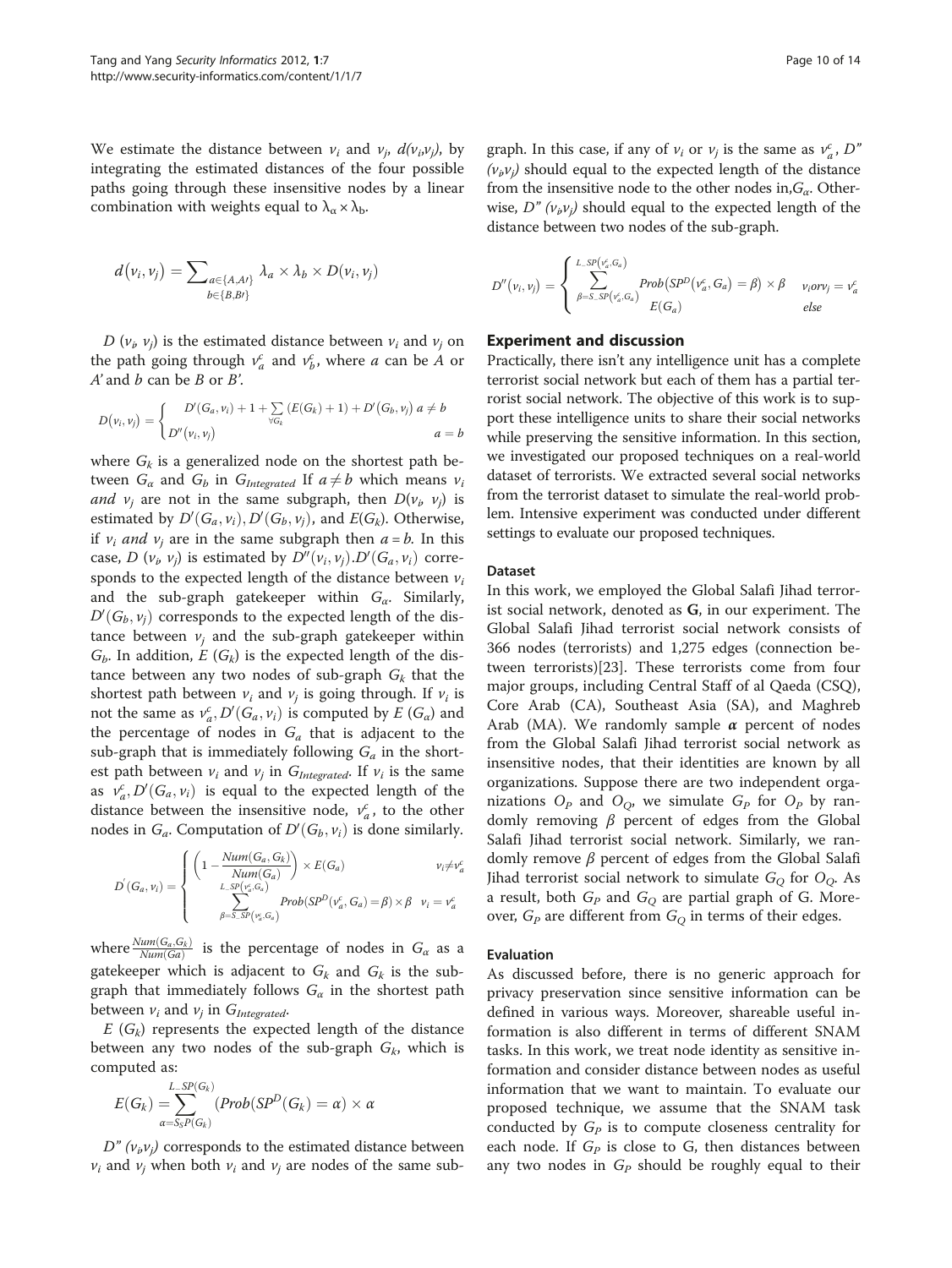<span id="page-10-0"></span>distance in G, leading to similar closeness centrality for each node. Otherwise, nodes in  $G_p$  should have different closeness centrality in G. In this work, closeness centrality for a node in  $G_P$  is computed as:

*closeness centrality*<sub>*G<sub>p</sub>*</sub>(*v<sub>i</sub>*) = 
$$
\frac{n-1}{\sum_{j=1, i\neq j}^{n} SP(v_i, v_j, G_P)}
$$

where n is the total number of nodes in  $G_p$ .

Given a complete social network G and the integrated social network  $G<sub>Integrated</sub>$ , the performance of our proposed technique is evaluated by the error function defined as:

 $Error(G_{Integrated})$  $=\sum_{i=1}^{n} |closeness \; centrality_{G_{Integrated}}(v_i)|$  $-$ closeness centrality<sub>G</sub> $(v_i)$ 

#### Experiment

Figure 4 demonstrates the average closeness centrality of nodes of original graph (G), integrated graph using EBB method (G<sub>Integrated</sub> (EBB)), integrated graph using KNN method  $(G<sub>Interrated</sub> (KNN))$  and incomplete graph  $(G<sub>P</sub>)$ . In Figure 4, the blue line represents the average closeness centrality computed from G, which is a gold standard, so that the closer to this blue line the better it is.

For each  $\alpha$  from 0.05 to 0.95, we increased  $\beta$  (percentage of edges randomly removed from G) from 0.2 to 0.8. We observed that the performance of  $G_p$  ( $G_{\text{Interrated}}$  $(KNN)$ ) and  $(G<sub>Interrated</sub> (EBB))$  decreased consistently when more edges are removed from the complete graph, no matter what the value of  $\alpha$  is. Although our proposed technique integrates networks and estimates the average closeness centrality, the performance will not be as good as the average closeness centrality computed from the

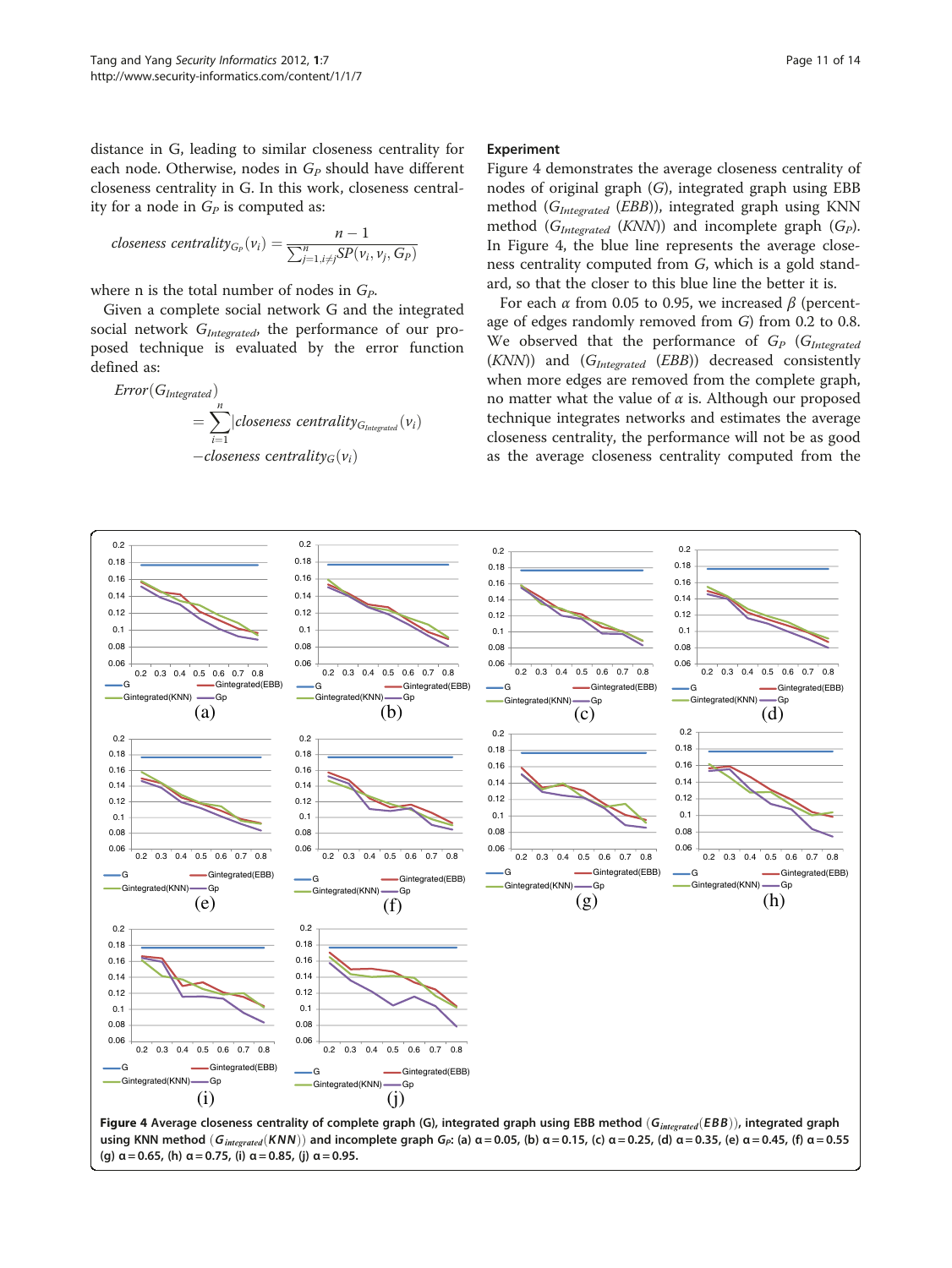<span id="page-11-0"></span>actual graph G. When more edges are removed before integration ( $\beta$  increase), the performance will degrade.

We further investigated the performance of our proposed technique by increasing the percentage of insensi-tive nodes from 0.05 (Figure [4\(a\)\)](#page-10-0) to 0.95 (Figure [4\(j\)](#page-10-0)). Similar patterns are observed from 4(a) to 4(j). In terms of average closeness centrality, increasing or decreasing the percentage of insensitive nodes in network did not make substantial impact to the performance of our purposed technique. One plausible explanation is that: the average closeness centrality used in this experiment only reflects the performance of our approach in an abstract level. Some nodes in the integrated network may have higher closeness centrality than its original closeness centrality in the complete graph while some nodes may have lower closeness centrality in the integrated network than in the complete graph. As a result, when we consider the average closeness centrality, the differences may be offset by each other.

Figure 5 (a) presents the error ratio of  $(G<sub>Integrated</sub>)$ (KNN)) with different  $\alpha$  and  $\beta$ . Similarly, Figure 5 (b) presents the error ratio of  $G<sub>Interacted</sub>$  (EBB) with different α and β. We compute the errors in closeness centrality obtained from the networks with and without integration (*Error*( $G<sub>integrated</sub>$ ) and *Error*( $G<sub>p</sub>$ )) using the error function defined in 5.2. and the error ratio is defined as:

$$
\frac{Error(G_P) - Error(G_{Integrated})}{Error(G_P)}
$$

Different from the average closeness centrality which we used as a measurement in Figure [4](#page-10-0), the error function accumulates the closeness centrality difference for each

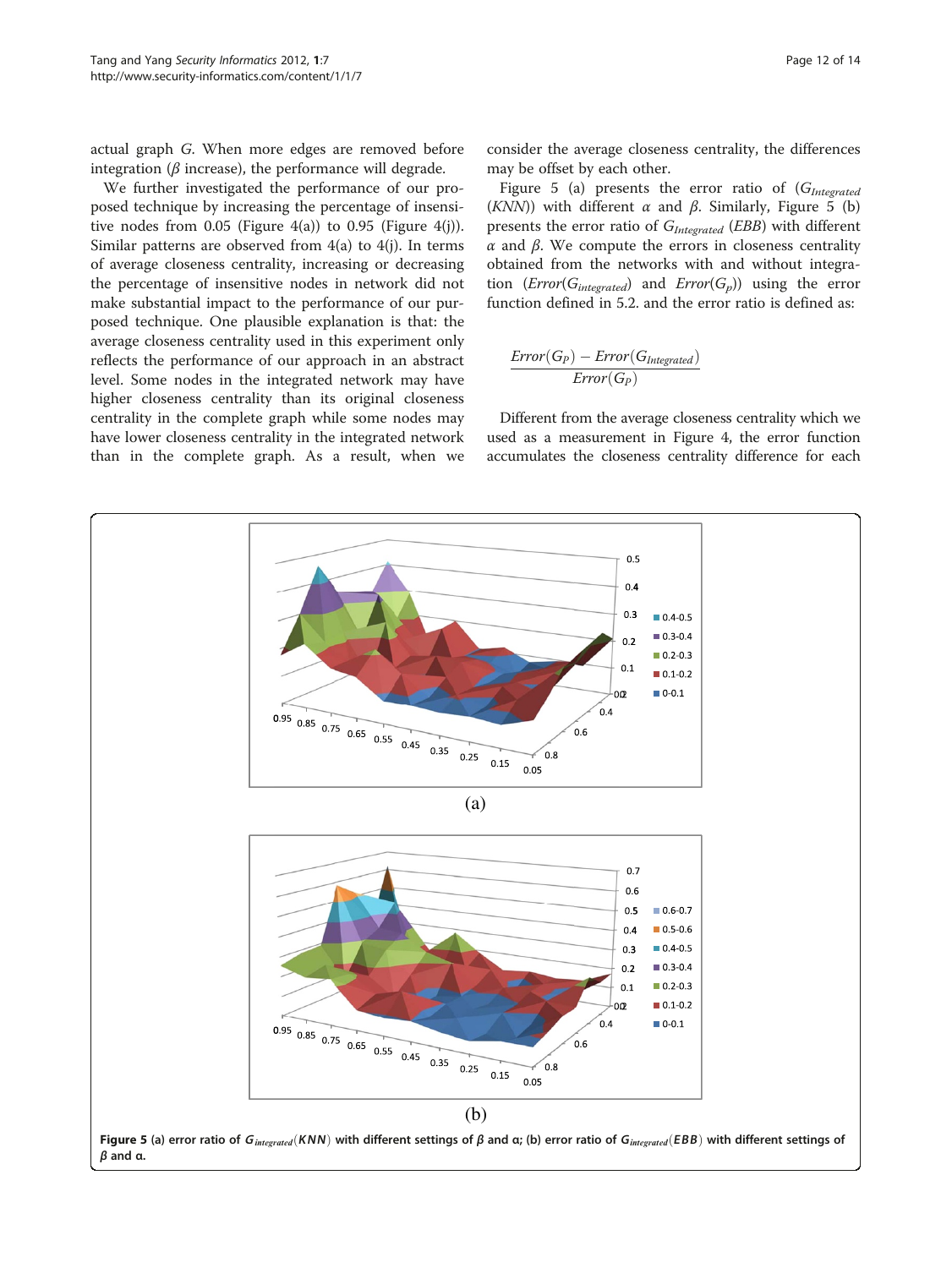<span id="page-12-0"></span>individual node, so that the offset effect of average closeness will not occur. The experiment results of Figure [5](#page-11-0) can be used to verify our explanation to the Figure [4](#page-10-0) in the last paragraph.

The experiment results demonstrate that when  $\alpha$  is high (means more insensitive nodes), the improvement of our proposed technique comparing to the partial graph is also higher. The highest improvement was achieved when  $\alpha$  equals to 0.95. The improvement decreased slowly along with the decrease of  $\alpha$ . This observation indicated that our explanation of Figure [4](#page-10-0) is correct. With more insensitive nodes, the integrated network will be closer to the original network so that the improvement of our technique will be higher.

Last but not least, from both Figures [4](#page-10-0) and [5,](#page-11-0) we do not observe any significant differences of the performance between using KNN or EBB to produce generalized network. However, as it is shown in section 4.2.2, the EBB algorithm is dominated by the step of calculating the edge betweenness which has time complexity  $O(N^3)$ . On the other hand, KNN is much more efficient which is only O(N). As a result, when the network size is huge, KNN is preferred. Moreover, in a fully connected network where several edges have the same betweenness weight, EBB will take longer to produce the generalized network. However, KNN also has its limitation. For example, KNN starts from each insensitive node to look for sensitive nodes in its neighborhood to form a subgraph step by step. However, the search process is not fully simultaneous, but is controlled by a FOR loop. As a result, the sequence in the FOR loop is matter, especially for some nodes in the middle of two insensitive nodes. As a result, the division of sub-graph by using KNN is less natural than EBB method.

## Conclusion

In this paper, we investigate the privacy preservation techniques for social network integration. We introduce a research framework which consists of three major steps. First of all, we propose the K-Nearest Neighborhood method and the Edge Betweenness Based method to decompose a social network into multiple sub-graphs. Secondly, we propose techniques to generalize a social network by sharing the probabilistic model of the generalized information. At third, we introduced the techniques of social network integration and distance estimation.

Using the Global Salafi Jihad terrorist social network as test bed, we thoroughly evaluated our proposed technique with different parameters and settings. The experiment results demonstrated that an organization can improve the accuracy of computing closeness centrality by sharing and integrating generalized information. Our proposed techniques were able to preserve the privacy as well as increase the utility of the shared social networks. We observed that KNN performed better than EBB but did not have substantial difference. Moreover, our proposed techniques were not sensitive to the number of insensitive node but relatively sensitive to the number of removed edges.

In the future, we will continue to examine our techniques in more datasets. We will explore other graph partition models and integration techniques to improve the performance of our technique. Moreover, we will also extend our work to maintain other useful information besides distance.

## Competing interests

The authors declare that they have no competing interests.

#### Authors' contributions

CCY proposed the research framework. CCY and XT developed the algorithms together. XT implemented the algorithms and conducted experiments. CCY and XT together drafted the manuscript. All authors read and approved the final manuscript.

#### Received: 23 February 2011 Accepted: 30 May 2012 Published: 12 July 2012

#### References

- 1. Yang CC, Sageman M: Analysis of terrorist social networks with fractal views. J Inf Sci 2009, 35(3):299–320.
- 2. Yang CC, Ng T: "Terrorism and crime related weblog social network: Link, content analysis and information visualization,". IEEE Int Conf Intell Secur Inform IEEE, 23-24 May 2007:55–58.
- Yang CC, Liu N, Sageman M: "Analyzing the terrorist social networks with visualization tools,". IEEE Inte Conf Intell Secur Inform, 23-24 May 2007:331–342.
- 4. Yang CC, Tang X: Social networks integration and privacy preservation using subgraph generalization. In Proceedings of the ACM SIGKDD Workshop on CyberSecurity and Intelligence Informatics. Edited by. : ACM; :53–61.
- 5. Yang CC, Tang X: Information Integration for Terrorist or Criminal Social Networks. Ann Inform Syst 2010, 9:41–57.
- 6. Tang X, Yang CC: "Generalizing terrorist social networks with K-nearest neighbor and edge betweeness for social network integration and privacy preservation,". IEEE Int Conf Intell Secur Inform IEEE, 23-24 May 2007:49-54.
- 7. Yang CC, Thuraisingham B: Privacy-Preserved Social Network Integration and Analysis for Security Informatics. IEEE Intell Syst 2010, 25(3):88-90.
- 8. Campan A, Truta T: "A clustering approach for data and structural anonymity in social networks,". In Proceeding of the second ACM SIGKDD International Workshop on Privacy, Security, and Trust in KDD; 2008.
- 9. Hay M, Miklau G, Jensen D, Weis P, Srivastava S: "Anonymizing social networks,".: University of Massachusetts Technical Report; 2007:07–19.
- 10. K. Liu, and E. Terzi, "Towards identity anonymization on graphs", Proceedings of the: ACM SIGMOD international conference on Management of data. NY, USA: ACM New York; 2008:93–106.
- 11. Hay M, Miklau G, Jensen D, Towsley D, Weis P: Resisting structural reidentification in anonymized social networks. Proc VLDB Endowment Arch 2008, 1(1):102–114.
- 12. Zhou B, Pei J: "Preserving privacy in social networks against neighborhood attacks,". In IEEE 24th International Conference on Data Engineering.: ICDE; 2008:506–515.
- 13. Zheleva E, Getoor L: Preserving the privacy of sensitive relationships in graph data. Lecture Notes Comput Sci 2008, 4980:153.
- 14. Backstrom L, Dwork C, Kleinberg J: "Wherefore art thou r3579x?: anonymized social networks, hidden patterns, and structural steganography,". In Proceedings of the 16th international conference on World Wide Web. Edited by. NY, USA: ACM New York; :181–190.
- 15. Cormode G, Srivastava D, Yu T, Zhang Q: Anonymizing bipartite graph data using safe groupings. Proc VLDB Endowment Arch 2008, 1(1):833–844.
- 16. Ying X, Wu X: "Randomizing social networks: a spectrum preserving approach," SIAM Conf. on Data Mining August 2008.
- 17. Sweeney L: k-anonymity: A model for protecting privacy. Int J Uncertainty Fuzziness Knowledge Based Syst 2002, 10(5):557–570.